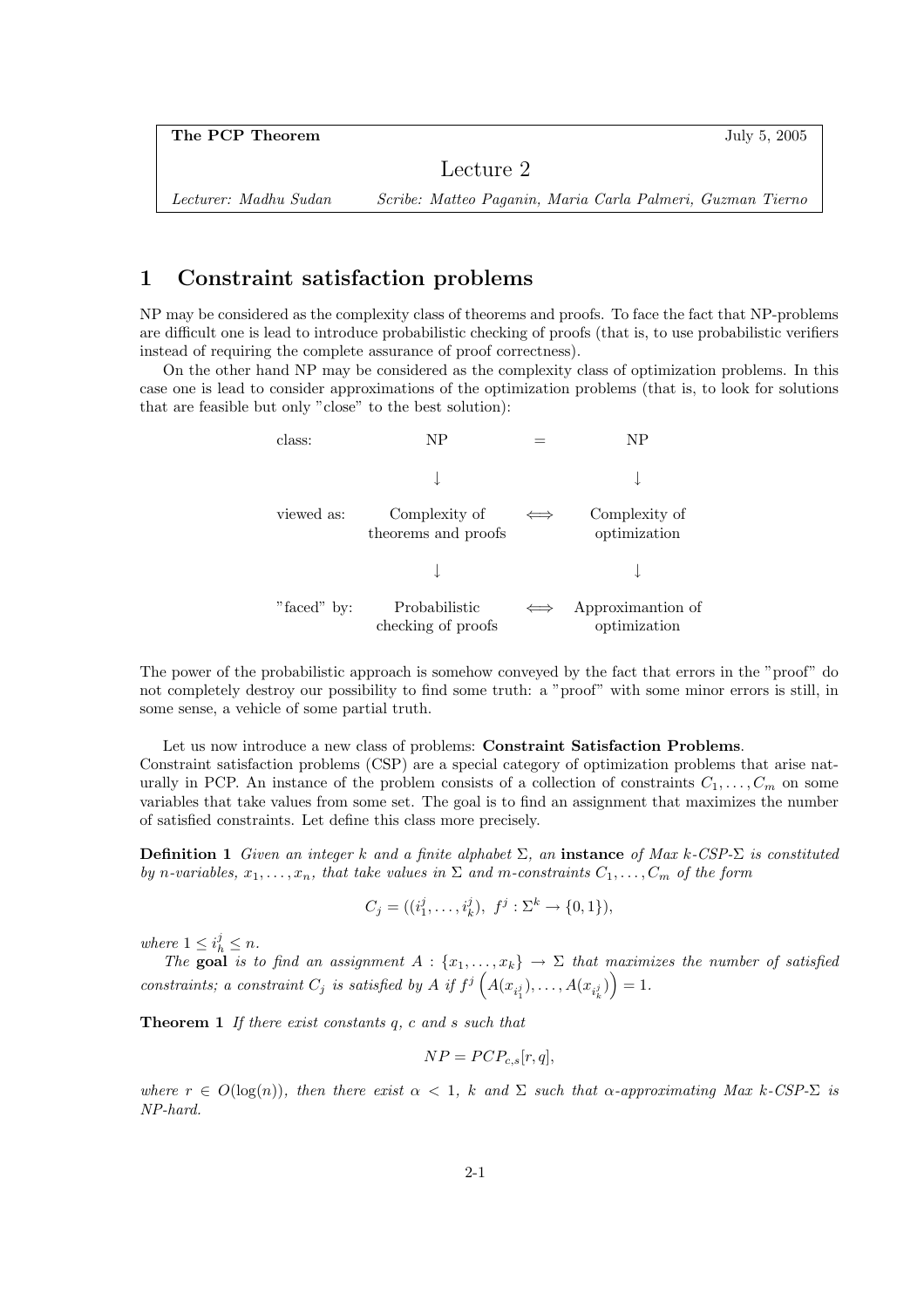**Proof** Let H be an NP-complete problem. We want to show that there exists a polynomial reduction f from H to an instance of Max k-CSP- $\Sigma$  such that, for some  $t \in \{1, \ldots, m\}$  (where m is the number of constraints of the instance),

$$
G \in H \Rightarrow \text{opt}(\varphi_G) \ge t \tag{1}
$$

$$
G \notin H \Rightarrow \text{opt}(\varphi_G) < t \cdot \alpha \tag{2}
$$

(where,  $\varphi_G = f(G)$ ).

Since  $H \in NP = PCP_{cs}[r, q]$  there exists a verifier V such that

- $G \in H \Rightarrow \exists \Pi : \text{Pr}_R[V^{\Pi}(G; R) = 1] \ge c,$
- $G \notin H \Rightarrow \forall \Pi : \text{Pr}_R[V^{\Pi}(G; R) = 1] \leq s.$

We consider the class of problems Max k-CSP- $\Sigma$  where  $k = 2<sup>q</sup>$  and  $\Sigma = \{0, 1\}$ . For each G we construct an instance  $\varphi_G$  of Max k-CSP- $\Sigma$  (with the above k and  $\Sigma$ ) satisfying 1 and 2.

Since q is a constant and  $r \in O(\log(|G|))$  we have that  $2^{q+r} \in O(|G|)$ . Set  $n = 2^{q+r}$  and observe that  $V$  can "hit" at most  $n$  addresses (bits) of the proof tape (note that  $V$  could be adaptive). We choose as a set of variables for our Max k-CSP- $\Sigma$  instance the set  $\{x_1, \ldots, x_n\}$  constituted by the hit addresses of the proof tape. Now, let  $m = 2^r$  be the number of constraints and define, for each  $R \in \{0,1\}^r$ , a constraint  $f_R$  as follows  $\overline{a}$ ´

$$
f_R\left(x_{i_1^R},\ldots,x_{i_k^R}\right) = V^{\Pi}(G,R)
$$

(where  $\Pi$  has  $x_1, \ldots, x_n$  as significant addresses and  $1 \leq i_h^R \leq n$  for  $h = 1, \ldots, k$ ).

If  $G \in H$  there exists a proof  $\Pi$  such that  $Pr_R[V^{\Pi}(G;R) = 1] \ge c$  and this says that at least  $c \cdot m$ constraints are satisfied by  $\Pi$  so that  $opt(\varphi_G) \geq c \cdot m$ . Analogously we obtain  $opt(\varphi_G) \leq s \cdot m$ . Defining  $t = c\dot{m}$  and choosing  $\alpha > s/c$  the conditions 1 and 2 are satisfied.

If a polynomial algorithm  $A \alpha$ -approximating Max k-CSP- $\Sigma$  existed this polynomial reduction would allow us to decide H in polynomial time as follows. Given G, if  $A(\varphi_G) < \alpha \cdot t$  then  $G \notin H$  otherwise  $G \in H$ , indeed:

> $G \in H \Rightarrow A(\varphi_G) \geq \alpha \cdot \text{opt}(\varphi_G) \geq \alpha \cdot t,$  $G \notin H \Rightarrow A(\varphi_G) \leq \text{opt}(\varphi_G) \leq \alpha \cdot t.$

This would mean that  $P = NP$  so that A is NP-hard.

A kind of converse also holds.

**Theorem 2** Let H be an NP-complete problem. If there exist k,  $\Sigma$  and a polynomial reduction f from H to an instance of Max k-CSP- $\Sigma$  such that, for some  $t \in \{1, \ldots, m\}$  (where m is the number of constraints of the instance) and some  $\alpha < 1$ , we have

$$
G \in H \Rightarrow opt(\varphi_G) \ge t
$$
  

$$
G \notin H \Rightarrow opt(\varphi_G) < t \cdot \alpha
$$

then

$$
H \in PCP_{c,s}[r,q],
$$

(where  $r \in O(\log(n))$  and q is a constant).

**Proof** Our aim is to construct a verifier  $V$  for  $H$ . Such a verifier will proceed as follows:

- 1. constructs  $\varphi_G$  from G (in poly-time) with variables  $x_1, \ldots, x_n$  and constraints  $C_1, \ldots, C_m$ ,
- 2. receives a proof  $\Pi$  (i.e. an *n*-bit string, that may also be interpreted as an assignment to  $x_1, \ldots, x_n$ ),